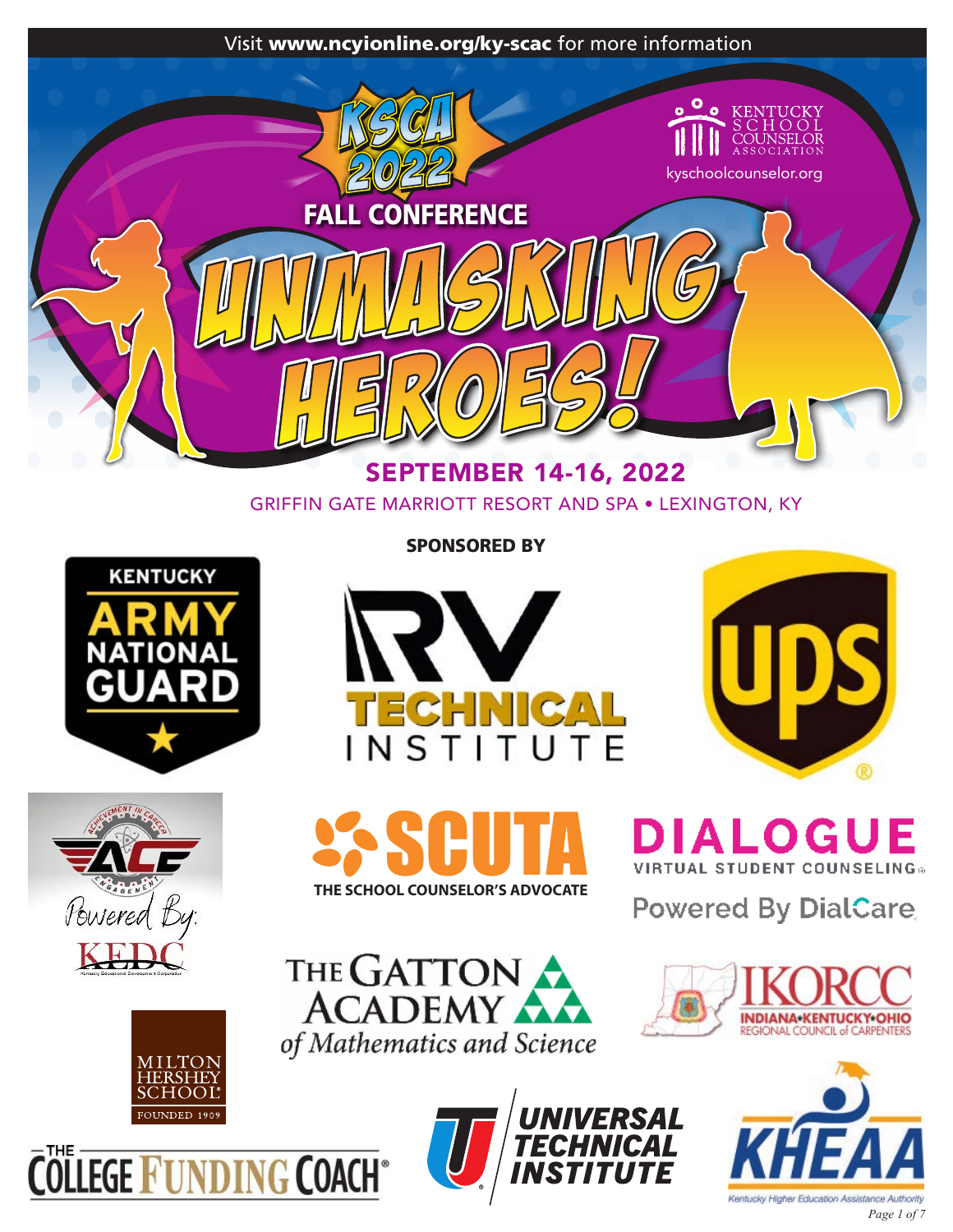

**Cost to attend a** 

Affiliate

• \$50 Professional /

**Pre-Conference Session:**

• \$40 Graduate Student / Retiree / Emeritus

#### Wednesday, September 14, 2022 | 2:00 p.m. – 5:00 p.m.

The Pre-Conference Learning Sessions are an additional opportunity for more professional development and CEU contact hours. The sessions generally cover more in-depth information and allows more opportunity for discussion. These sessions are not included in the conference registration fee and have a minimal fee. Space is limited. Interested participants are encouraged to register early. Sessions run concurrently, so only one may be chosen.

#### What's Inside Your Backpack: Setting Aside What We're Not Meant to Carry

#### Jessica Sinarski



ABOUT THIS SESSION: The weight of stress, worry, and trauma can have lasting impacts on both body and brain. This shows up in every area of school life – from the classroom to the lunchroom to the staff lounge! Take some time to dig into your backpack and learn strategies to set aside the "books" you're not meant to carry. Participants will learn concrete tools for lightening the emotional load for staff and students. Trauma-expert and author Jessica Sinarski weaves in the latest brain science to

make this inspirational session a lasting change-maker!

SPEAKER BIO: Jessica Sinarski, LPCMH equips parents and professionals to be healers for hurting children. Weaving user-friendly brain science into everything she does, Jessica ignites both passion and know-how in audiences. Extensive post-graduate training and 15+ years as a clinician, consultant, and parent educator led her to create *BraveBrains*, a resource and training platform for home, school, and community. She is also the author of the *Riley the Brave* picture books and *What's Inside Your Backpack?*

Jessica partners with school districts and child welfare agencies across the country to better incorporate effective trauma-sensitive practices into their work. She also shares her expertise as a contributor to magazines, blogs, and podcasts. When not writing and training, she continues to work as a bilingual therapist and clinical supervisor at an innovative adoption support agency.examples for implementation and alignment. Presentations can be adapted to provide content on specific tiers, such as Tier 1 prevention.

## Be the Superhero of Your School Counseling Program!

#### Sherilyn Bratcher

ABOUT THIS SESSION: Scheduling, testing, IEP/504 meetings, supervising duties …. How do you find the time to counsel your students? Learn how to build your school counseling program with strategies for all tiers and levels, manage your time, organize your duties and responsibilities while also taking care of yourself and your staff. You may not leave knowing how to leap tall buildings with a single bound, but you will leave with strategies and tools to use as soon as you return to your school.

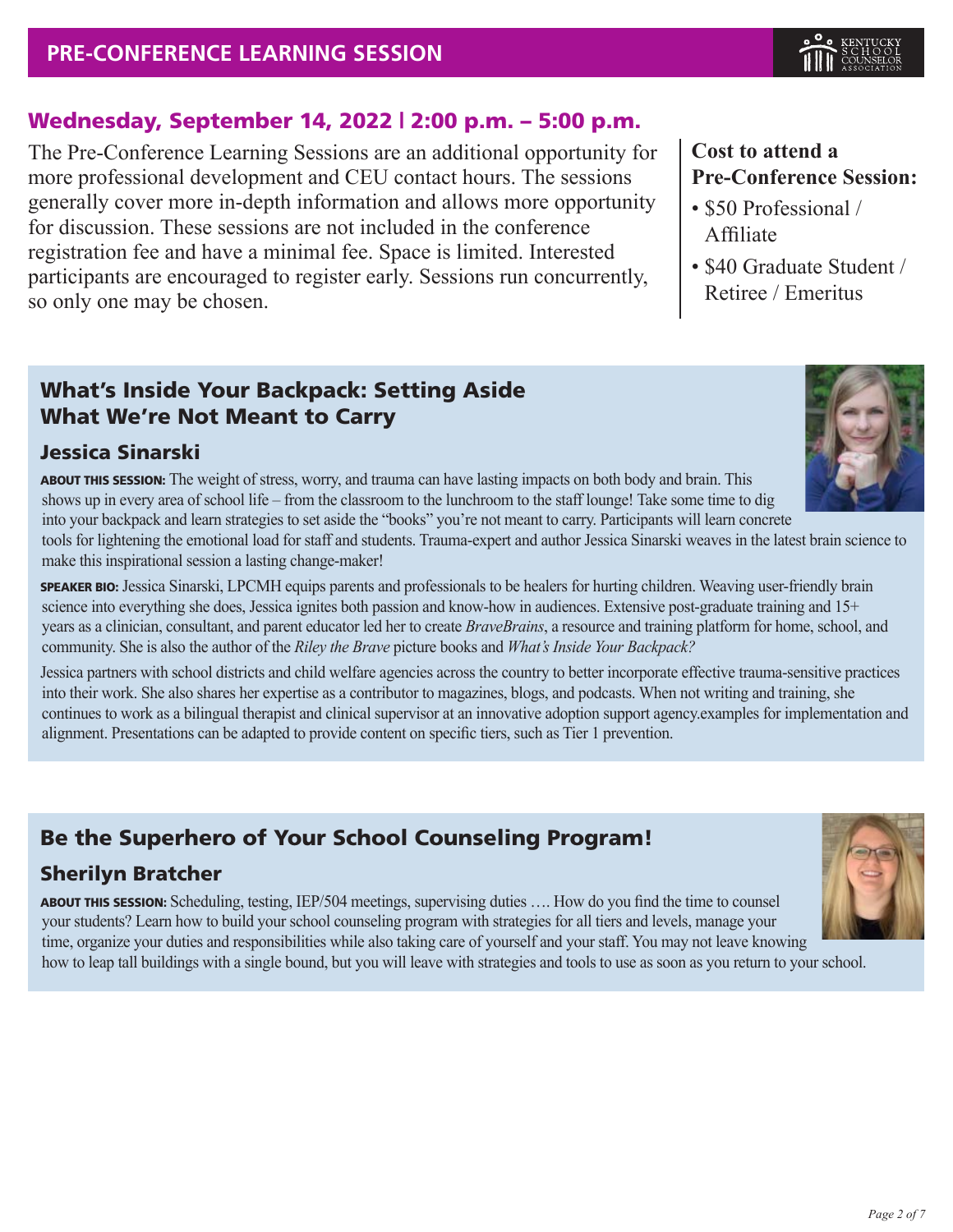### Thursday, September 15, 2022

Opening Keynote Session Speaker (8:30 a.m. – 9:30 a.m.)

## Got Hope? NOPE!: Understanding the Importance of Hopefulness

#### Julia Cook

ABOUT THIS SESSION: The most tragic thing a person can lose is their hope. Without hope, despair takes over. Without hope…a child becomes hopeless. Hopeless children don't try, have poor relationships with others, and feel helpless. In terms of resilience and wellbeing, hope is a critically important predictor of success. Research tells us that by the time children are 10 years old, they have maximized the amount of hope instilled in their minds. This poses two very unique challenges for parents, teachers, and counselors…How do we help children increase their amount of hope prior to the age of 10, and how do we help them maximize their hope potential after the age of 10. In this research-based, humor infused keynote, Julia Cook explores the components of hope, discusses the results of the Hope Scale for Children, defines the differences between hope and optimism, and presents a blueprint for maximizing hope growth and potential in children, teens and adults.

"Hope is our children's window for a better tomorrow!" Ready…Get "MIND SET"…GROW!

SPEAKER BIO: Julia Cook, M.S. is a national award-winning children's author, counselor, and parenting expert. She has presented in thousands of schools nationally and internationally, regularly speaks at education and counseling conferences, and has published almost one hundred children's books on a wide range of character and social development topics. The goal behind Cook's work is to actively involve young people in fun, memorable stories and teach them to become lifelong problem solvers. Inspiration for her books comes from working with children and carefully listening to counselors, parents, and teachers, in order to stay on top of needs in the classroom and at home. Cook has the innate ability to enter the worldview of a child through storybooks, giving children both the "what to say" and the "how to say it.".

### Friday, September 16, 2022

Awards Brunch Keynote Session Speaker (11:00 a.m. – 12:00 p.m.)

## Saving Sycamore: The School Shooting That Never Happened Molly Hudgens

ABOUT THE SESSION: Molly shares the story of how she prevented a school shooting on September 28, 2016. When a student with a fully-loaded semi-automatic handgun came to her with a plan to kill people on the school's campus,

he told her, "I came to you because you're the only person who can talk me out of this." After a ninety-minute intervention, the student relinquished the weapon to Hudgens with no shots fired and no lives lost. Hudgens' retelling of the event walks the audience through the specifics of the incident that took place in her office and highlights previous training that affected her decision-making process during the event. Hudgens speaks boldly of her faith throughout and challenges those in attendance to remember that every human interaction matters and that one life can make a difference. Hudgens became the first Tennessean and only the tenth woman to become a recipient of the Congressional Medal of Honor Foundation's Citizens Medal of Honor for her efforts that day.

SPEAKER BIO: Molly Bradley Hudgens is a 1998 and 2000 graduate of Western Kentucky University with a bachelor of arts degree in English and Allied Language Arts and a master of arts education degree in counseling. She is currently completing her twenty-first year as an educator in the Cheatham County School System where she serves as a school counselor at Sycamore Middle School in Pleasant View, Tennessee.

After a personal experience in college, her interest in violence prevention and safety sparked a desire to educate others who work with intervening in the lives of potentially violent teenagers. Her in-depth study on school shootings and the teenagers who commit these acts, "Recognizing Red Flags," has been utilized nationally to train professionals in the fields of education, law enforcement, juvenile probation, and juvenile court. The training focuses on understanding the three types of school shooters and how to use threat assessment tools as an intervention to prevent violent acts in a school and community setting.

**Molly Hudgens will also be presenting a session titled The Best Plan You Hope to Never Use: Building a Crisis Plan.**





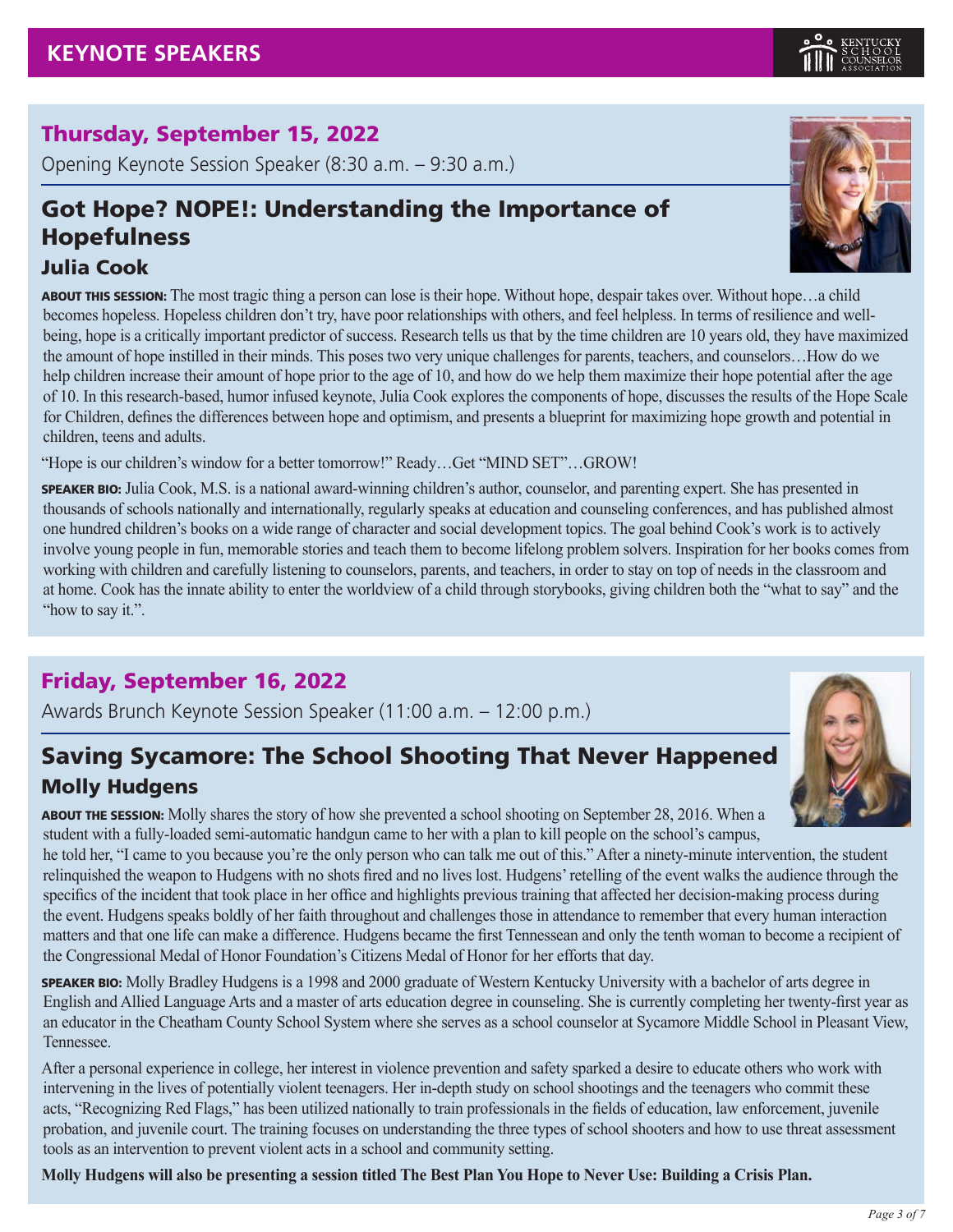

### *~ TENTATIVE SCHEDULE ~*

## Wednesday, September 14, 2022

|                                             | <b>12:00 p.m. – 6:00 p.m.</b> Registration $\&$ Information Center Open |
|---------------------------------------------|-------------------------------------------------------------------------|
|                                             | 12:00 p.m. $-$ 6:00 p.m. KSCA Bookstore Open                            |
| <b>12:00 p.m. – 5:30 p.m.</b> Exhibits Open |                                                                         |
|                                             | 2:00 p.m. $-$ 5:00 p.m. Pre-Conference Sessions                         |

## Thursday, September 15, 2022

|                                                   | 7:00 a.m. $-$ 3:30 p.m. Registration & Information Center Open        |
|---------------------------------------------------|-----------------------------------------------------------------------|
| 7:30 a.m. $-$ 4:00 p.m. Exhibits Open             |                                                                       |
|                                                   | 7:45 $a.m. - 8:30$ $a.m.$ Light Breakfast with Exhibitors             |
|                                                   | 8:30 a.m. – 9:30 a.m. Opening Keynote Session – Julia Cook            |
|                                                   | 9:30 $a.m. - 10:00$ $a.m.$ Break with Exhibitors                      |
| 10:00 $a.m. - 11:00$ $a.m.$ Breakout Session 1    |                                                                       |
| 11:00 $a.m. - 11:20$ $a.m.$ Break with Exhibitors |                                                                       |
| 11:20 $a.m. - 12:20$ p.m. Breakout Session 2      |                                                                       |
|                                                   | <b>12:20 p.m.</b> $-$ <b>1:15 p.m.</b> Box lunches or cold cut buffet |
|                                                   | 1:15 p.m. $-$ 1:30 p.m. Break with Exhibitors                         |
| 1:30 p.m. $-$ 2:30 p.m. Breakout Session 3        |                                                                       |
|                                                   | 2:30 p.m. $-$ 3:00 p.m. Break with Exhibitors                         |
| 3:00 p.m. $-$ 4:00 p.m. Breakout Session 4        |                                                                       |
|                                                   |                                                                       |

## Friday, September 16, 2022

|                                                          | 7:30 a.m. $-$ 11:00 a.m. Registration & Information Center Open    |
|----------------------------------------------------------|--------------------------------------------------------------------|
| 7:30 $a.m. - 11:00$ $a.m.$ Exhibits Open                 |                                                                    |
|                                                          | 7:45 $a.m. - 8:15$ $a.m.$ Coffee Break with Exhibitors             |
| 8:15 a.m. $-$ 9:15 a.m. Breakout Session 5               |                                                                    |
|                                                          | 9:15 $a.m. - 9:45$ $a.m.$ Break with Exhibitors                    |
|                                                          | 9:45 a.m. - 10:45 a.m. Grade Level Share Sessions                  |
| <b>10:45 a.m.</b> $-$ <b>11:00 a.m.</b> Transition Break |                                                                    |
|                                                          | 11:00 a.m. - 12:30 p.m. Awards Brunch with Keynote - Molly Hudgens |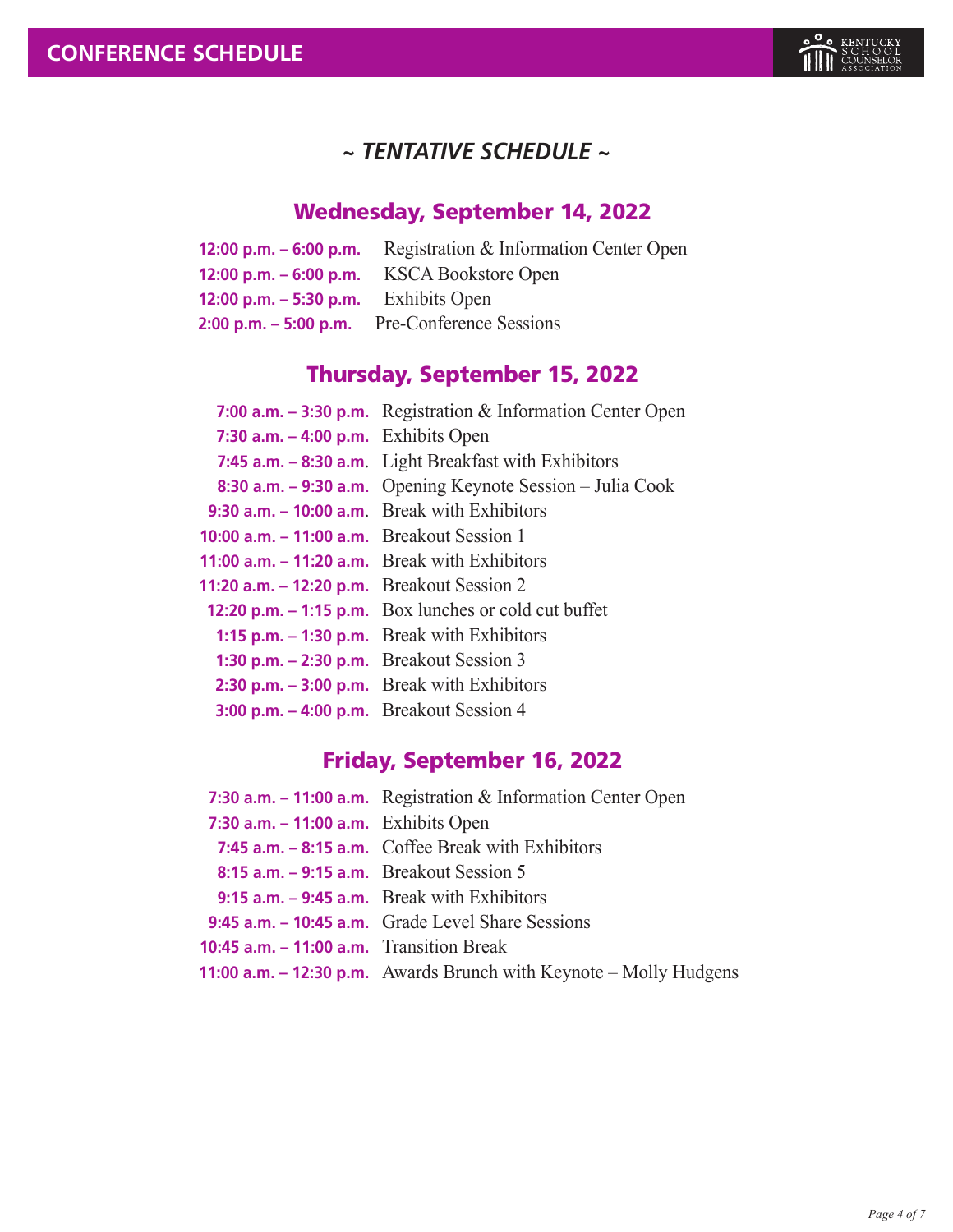#### **REGISTRATION**

### REGISTRATION FORM (PLEASE PRINT CLEARLY)

| WORK PHONE (<br><u> 1980 - John Barnett, fransk konge og det for de forskellige og det forskellige og det forskellige og det for</u> |  |
|--------------------------------------------------------------------------------------------------------------------------------------|--|

Is this your first time attending:  $\Box$  Yes  $\Box$  No

Will you be attending the Awards Brunch:  $\Box$  Yes  $\Box$  No

I am a (Please Check One): Q Professional Member Q Student Member Q Retiree Member Q Non-Member

Role: □ Elementary School Counselor □ Middle School Counselor □ High School Counselor □ Post-Secondary School Counselor Educator  $\Box$  Grad Student  $\Box$  Other

How long have you currently worked as a Certified Professional School Counselor?  $\Box$  N/A  $\Box$  up to 3 years  $\Box$  4-8 years  $\Box$  9-15 years  $\Box$  15+ years

| <b>A. Main Conference</b><br><b>Attend both days (Sept. 15-16)</b><br>$\Box$ Early Register (by July 31, 2022)*<br>Regular Registration (August 1, 2022 - Sept. 11, 2022)<br>$\Box$ Final Registration (after Sept. 11, 2022) | <b>Professional/Affiliate</b><br>MEMBER**<br>\$185 per person<br>\$205 per person<br>\$235 per person | <b>Graduate Student/</b><br><b>Retiree/Emeritus</b><br>MEMBER**<br>\$85 per person<br>\$105 per person<br>\$135 per person | <b>Non-Members</b><br>\$250<br>per<br>person                                         | <b>BECOME A</b><br><b>KSCA MEMBER</b><br><b>OR RENEW</b><br><b>MEMBERSHIP</b><br><b>FOR \$25!"</b> |
|-------------------------------------------------------------------------------------------------------------------------------------------------------------------------------------------------------------------------------|-------------------------------------------------------------------------------------------------------|----------------------------------------------------------------------------------------------------------------------------|--------------------------------------------------------------------------------------|----------------------------------------------------------------------------------------------------|
| <b>B. Pre-Conference Learning Session (Sept. 14)</b><br>Please choose one.<br>What's Inside Your Backpack-Sinarski                                                                                                            | <b>Professional/Affiliate</b><br>Member/Non-member<br>\$50 per person<br>\$50 per person              | <b>Graduate Student/</b><br><b>Retiree/Emeritus</b><br><b>Member/Non-member</b><br>\$40 per person<br>\$40 per person      | <b>Main Conference (A) \$</b><br>Pre-Conference (B) \$<br>Add Membership \$25 (C) \$ |                                                                                                    |
| $\Box$ Be the Superhero of Your School Counseling Program! - Bratcher                                                                                                                                                         |                                                                                                       |                                                                                                                            | <b>Total Due</b> $(A + B + C)$ \$                                                    |                                                                                                    |

*\* To qualify for the Early Registration Rate, your registration form AND payment (copy of your purchase order, check, or credit card) must be received or postmarked by the Early Registration cutoff date. \*\* Membership must be good through September 16, 2022 to qualify for membership rates.*

REGISTRATIONS CANNOT BE PROCESSED WITHOUT PAYMENT. PLEASE SEND PAYMENT AND REGISTRATION FORM(S) TOGETHER.

#### How and Where Do I Pay?

|                       | <b>WEBSITE</b> | <b>EMAIL</b> | <b>FAX</b> | <b>PHONE</b> | <b>MAIL</b> |
|-----------------------|----------------|--------------|------------|--------------|-------------|
| <b>CREDIT CARD</b>    |                | v            |            |              |             |
| <b>PURCHASE ORDER</b> |                |              |            |              | И           |
| <b>CHECK</b>          |                |              |            |              |             |

WEBSITE: www.ncyionline.org/ky-scac

EMAIL: registrations@ncyi.org

FAX: 423-899-4547

PHONE: 866-318-6294

**MAIL:** National Center for Youth Issues P.O. Box 22185 Chattanooga, TN 37422-2185

*Please make your check or purchase order payable to: National Center for Youth Issues*.

*A W-9 is available on the website.*

PLEASE NOTE: The attendee will receive a confirmation to the email address provided when their registration is processed (make sure to check Junk/Spam folders). Please allow ample time for processing.

#### PAYMENT METHOD

| $\Box$ Purchase order a copy of the purchase order is required.<br>(PAYABLE TO NATIONAL CENTER FOR YOUTH ISSUES, P.O. BOX 22185, CHATTANOOGA, TN 37422-2185) |  |  |  |  |  |
|--------------------------------------------------------------------------------------------------------------------------------------------------------------|--|--|--|--|--|
| $\Box$ CHECK ENCLOSED (MADE PAYABLE TO NATIONAL CENTER FOR YOUTH ISSUES)                                                                                     |  |  |  |  |  |
| $\Box$ Credit Card $\Box$ Personal $\Box$ Corporate                                                                                                          |  |  |  |  |  |
|                                                                                                                                                              |  |  |  |  |  |
|                                                                                                                                                              |  |  |  |  |  |
| CREDIT CARD BILLING ADDRESS AND THE SERVICE OF THE STATE OF THE STATE OF THE STATE OF THE STATE OF THE STATE O                                               |  |  |  |  |  |
|                                                                                                                                                              |  |  |  |  |  |
|                                                                                                                                                              |  |  |  |  |  |
|                                                                                                                                                              |  |  |  |  |  |

CANCELLATION POLICY: If we are forced to cancel the KSCA Conference because of a "force majeure" event, such as a government restriction on large gatherings that cover the intended size of the conference, then we will issue full refunds of the registrations. Otherwise, our normal cancellation policy will be upheld: There will be no refunds after August 14, 2022. All cancellations before August 14, 2022 will be refunded less a \$25 handling fee. The conference is not responsible for and cannot give refunds due to problems beyond its control such as weather or school closings. The sponsors of the conference receive registrant contact information.

On social distancing and other health and safety measures, the regulations/guidelines that apply to hotels and conference centers may change. The KSCA Conference will conform to all necessary regulations/guidelines that are in place as of the date of the conference.